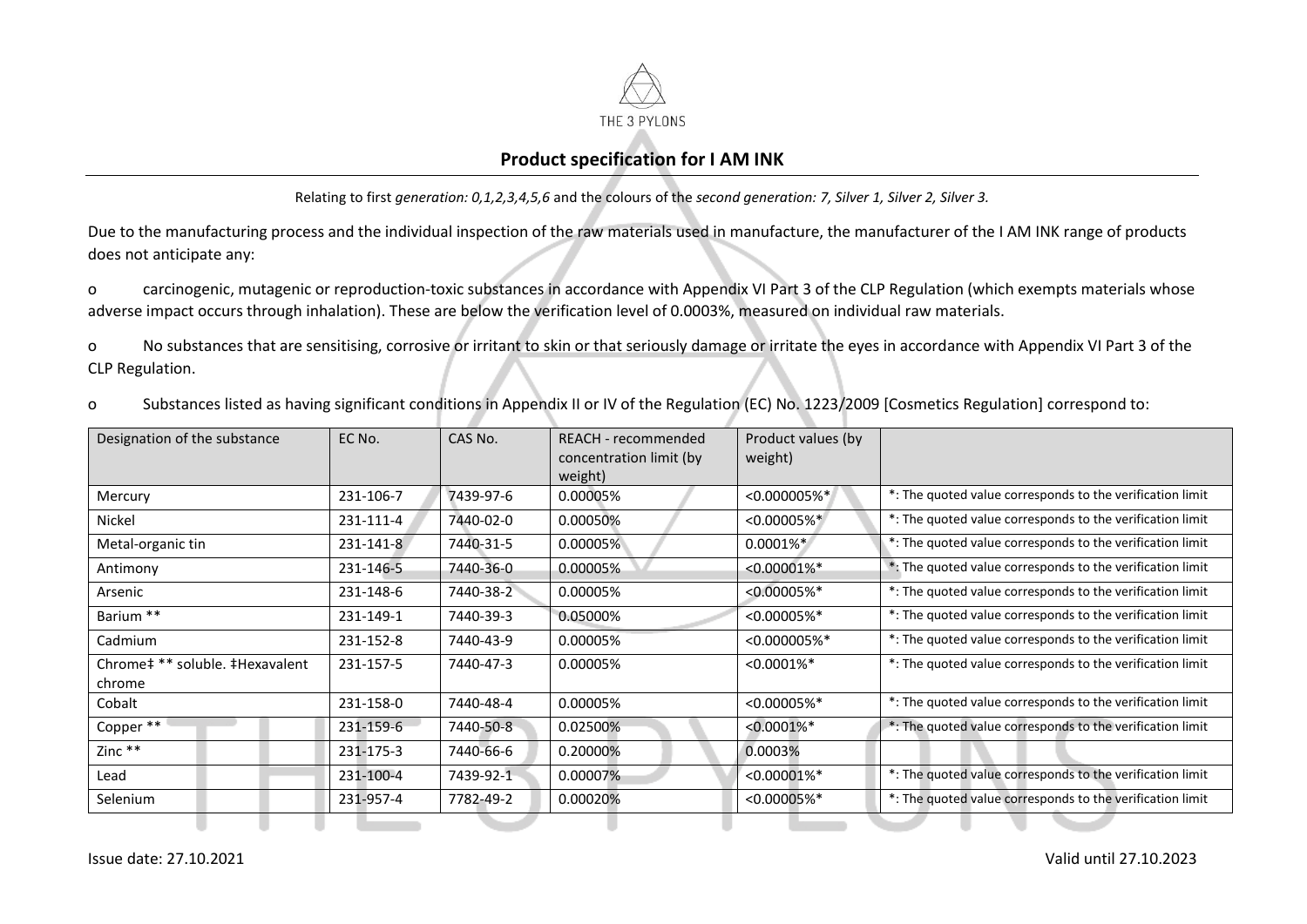

| Benzo[a]pyrene                                  | 200-028-5 | $50-32-8$<br>63466-71-7 | 0.0000005%       | $< 0.0000005%$ *           | *: The quoted value corresponds to the verification limit |
|-------------------------------------------------|-----------|-------------------------|------------------|----------------------------|-----------------------------------------------------------|
| Polycyclic aromatic hydrocarbons                |           |                         | 0.00005% (single |                            |                                                           |
| (PAH) classified in Appendix VI Part            |           |                         | concentrations)  | Values fulfilled*          | *measured individual concentrations lie below the defined |
| 3 of Regulation (EC) No. 1272/2008              |           |                         |                  |                            | level of 0.0005%. The total of light PAHs amounts to      |
| as carcinogenic or stem cell                    |           |                         |                  |                            | 0.000007%. The total of verified PAHs = 0.0000081%        |
| mutagenic substances in Category<br>1A, 1B or 2 |           |                         |                  |                            |                                                           |
|                                                 |           |                         |                  |                            |                                                           |
|                                                 |           |                         |                  |                            |                                                           |
| Methanol                                        | 200-659-6 | 67-56-1                 | 11%              | $n.m.*$                    | *not measured because improbable                          |
| o-Anisidine **                                  | 201-963-1 | $90 - 04 - 0$           | 0.0005%          | $< 0.00001\%$ *            | *: The quoted value corresponds to the verification limit |
| o-Toluidine **                                  | 202-429-0 | $95 - 53 - 4$           | 0.0005%          | $< 0.00001\%$ *            | *: The quoted value corresponds to the verification limit |
| 3.3'-Dichlorbenzidine **                        | 202-109-0 | 91-94-1                 | 0.0005%          | $< 0.00001\%$ *            | *: The quoted value corresponds to the verification limit |
| 4-Methyl-m-phenylendiamine **                   | 202-453-1 | 95-80-7                 | 0.0005%          | $< 0.0002%$ *              | *: The quoted value corresponds to the verification limit |
| 4-Chloroaniline **                              | 203-401-0 | 106-47-8                | 0.0005%          | $< 0.00001\%$ *            | *: The quoted value corresponds to the verification limit |
| 5-Nitro-o-toluidine **                          | 202-765-8 | $99 - 55 - 8$           | 0.0005%          | $< 0.00001\%$ *            | *: The quoted value corresponds to the verification limit |
| 3.3'-Dimethoxybenzidine **                      | 204-355-4 | 119-90-4                | 0.0005%          | $< 0.00001\%$ *            | *: The quoted value corresponds to the verification limit |
| 4.4'-Bi-o-Toluidine **                          | 204-358-0 | 119-93-7                | 0.0005%          | $< 0.00001\%$ *            | *: The quoted value corresponds to the verification limit |
| 4.4'-Thiodianiline **                           | 205-370-9 | 139-65-1                | 0.0005%          | $< 0.00001\%$ *            | *: The quoted value corresponds to the verification limit |
| 4-Chlor-o-toluidine **                          | 202-441-6 | $95-69-2$               | 0.0005%          | $< 0.00001\%$ *            | *: The quoted value corresponds to the verification limit |
| 2-Naphthylamine **                              | 202-080-4 | 91-59-8                 | 0.0005%          | $< 0.00001\%$ *            | *: The quoted value corresponds to the verification limit |
| Aniline **                                      | 200-539-3 | $62 - 53 - 3$           | 0.0005%          | $< 0.00001\%$ <sup>*</sup> | *: The quoted value corresponds to the verification limit |
| Benzidine **                                    | 202-199-1 | 92-87-5                 | 0.0005%          | $< 0.00001\%$ *            | *: The quoted value corresponds to the verification limit |
| p-Toluidine **                                  | 203-403-1 | 106-49-0                | 0.0005%          | $< 0.00001\%$ *            | *: The quoted value corresponds to the verification limit |
| 2-Methyl-p-phenylendiamine **                   | 202-442-1 | $95 - 70 - 5$           | 0.0005%          | $n.r.*$                    | *: not recorded                                           |
| 4-Aminobiphenyl **                              | 202-177-1 | $92 - 67 - 1$           | 0.0005%          | $< 0.00001\%$ *            | *: The quoted value corresponds to the verification limit |
| 4-o-Tolylazo-o-toluidine **                     | 202-591-2 | $97 - 56 - 3$           | 0.0005%          | $< 0.00001\%$ *            | *: The quoted value corresponds to the verification limit |
| 4-Methoxy-m-phenylendiamine **                  | 210-406-1 | 615-05-4                | 0.0005%          | $< 0.0002\%$ *             | *: The quoted value corresponds to the verification limit |
|                                                 |           |                         |                  |                            |                                                           |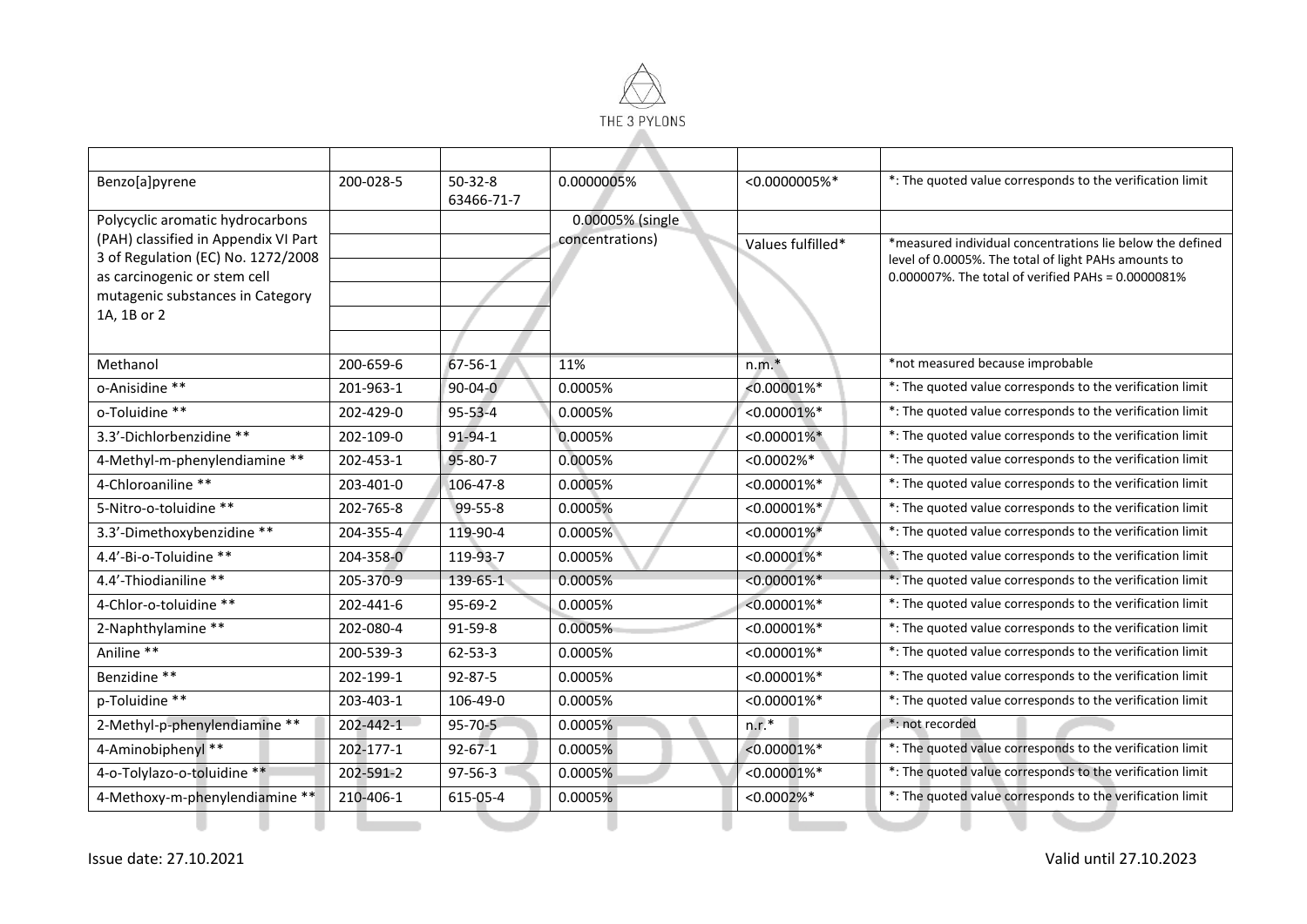

| 4,4'-Methylendianiline **           | 202-974-4 | 101-77-9       | 0.0005% | $< 0.00001\%$ * | *: The quoted value corresponds to the verification limit |
|-------------------------------------|-----------|----------------|---------|-----------------|-----------------------------------------------------------|
| 4,4'-Methylendi-o-toluidine **      | 212-658-8 | 838-88-0       | 0.0005% | $< 0.00001\%$ * | *: The quoted value corresponds to the verification limit |
| 6-Methoxy-m-toluidine **            | 204-419-1 | 120-71-8       | 0.0005% | $< 0.00001\%$ * | *: The quoted value corresponds to the verification limit |
| 4.4'-Methylene-bis-[2-chloraniline] | 202-918-9 | $101 - 14 - 4$ | 0.0005% | $< 0.00001\%$ * | *: The quoted value corresponds to the verification limit |
| $***$                               |           |                |         |                 |                                                           |
| 4.4'-Oxydianiline **                | 202-977-0 | 101-80-4       | 0.0005% | $< 0.00001\%$ * | *: The quoted value corresponds to the verification limit |
| 2,4,5-Trimethylaniline **           | 205-282-0 | 137-17-7       | 0.0005% | $< 0.00001\%$ * | *: The quoted value corresponds to the verification limit |
| 4-Aminoazobenzol **                 | 200-453-6 | $60 - 09 - 3$  | 0.0005% | $< 0.00001\%$ * | *: The quoted value corresponds to the verification limit |
| p-Phenylendiamine **                | 203-404-7 | 106-50-3       | 0.0005% | $< 0.0002%$ *   | *: The quoted value corresponds to the verification limit |
| Sulfanilic acid **                  | 204-482-5 | 121-57-3       | 0.0005% | $n.r.*$         | *: not recorded                                           |
| 4-Amino-3-fluorphenol **            | 402-230-0 | 399-95-1       | 0.0005% | $n.r.*$         | *: not recorded                                           |
| 2.6-Xylidine                        | 201-758-7 | $87 - 62 - 7$  | 0.0005% | $< 0.00001\%$ * | *: The quoted value corresponds to the verification limit |
| 6-Amino-2-ethoxynaphthaline         |           | 293733-21-8    | 0.0005% | $n.r.*$         | *: not recorded                                           |
| 2.4-Xylidine                        | 202-440-0 | 95-68-1        | 0.0005% | $< 0.00001\%$ * | *: The quoted value corresponds to the verification limit |
| Pigment Red 7 (PR7)/Cl 12420        | 229-315-3 | 6471-51-8      | 0.1%    | $n.m.*$         | *not measured because improbable                          |
| Pigment Red 9 (PR9)/CI 12460        | 229-104-6 | 6410-38-4      | 0.1%    | $n.m.*$         | *not measured because improbable                          |
| Pigment Red 15 (PR15)/CI 12465      | 229-105-1 | 6410-39-5      | 0.1%    | $n.m.*$         | *not measured because improbable                          |
| Pigment Red 210 (PR210)/CI 12477    | 612-766-9 | 61932-63-6     | 0.1%    | $n.m.*$         | *not measured because improbable                          |
| Pigment Orange 74 (PO74)            |           | 85776-14-3     | 0.1%    | $n.m.*$         | *not measured because improbable                          |
| Pigment Yellow 65 (PY65)/Cl 11740   | 229-419-9 | 6528-34-3      | 0.1%    | $n.m.*$         | *not measured because improbable                          |
| Pigment Yellow 74 (PY74)/CI 11741   | 228-768-4 | 6358-31-2      | 0.1%    | $n.m.*$         | *not measured because improbable                          |
| Pigment Red 12 (PR12)/Cl 12385      | 229-102-5 | 6410-32-8      | 0.1%    | $n.m.*$         | *not measured because improbable                          |
| Pigment Red 14 (PR14)/Cl 12380      | 229-314-8 | 6471-50-7      | 0.1%    | $n.m.*$         | *not measured because improbable                          |
| Pigment Red 17 (PR17)/Cl 12390      | 229-681-4 | 6655-84-1      | 0.1%    | $n.m.*$         | *not measured because improbable                          |
| Pigment Red 112 (PR112)/Cl 12370    | 229-440-3 | 6535-46-2      | 0.1%    | $n.m.*$         | *not measured because improbable                          |
| Pigment Yellow 14 (PY14)/CI 21095   | 226-789-3 | 5468-75-7      | 0.1%    | $n.m.*$         | *not measured because improbable                          |
| Pigment Yellow 55 (PY55)/CI 21096   | 226-789-3 | 6358-37-8      | 0.1%    | $n.m.*$         | *not measured because improbable                          |
| Pigment Red 2 (PR2)/Cl 12310        | 227-930-1 | 6041-94-7      | 0.1%    | $n.m.*$         | *not measured because improbable                          |
|                                     |           |                |         |                 |                                                           |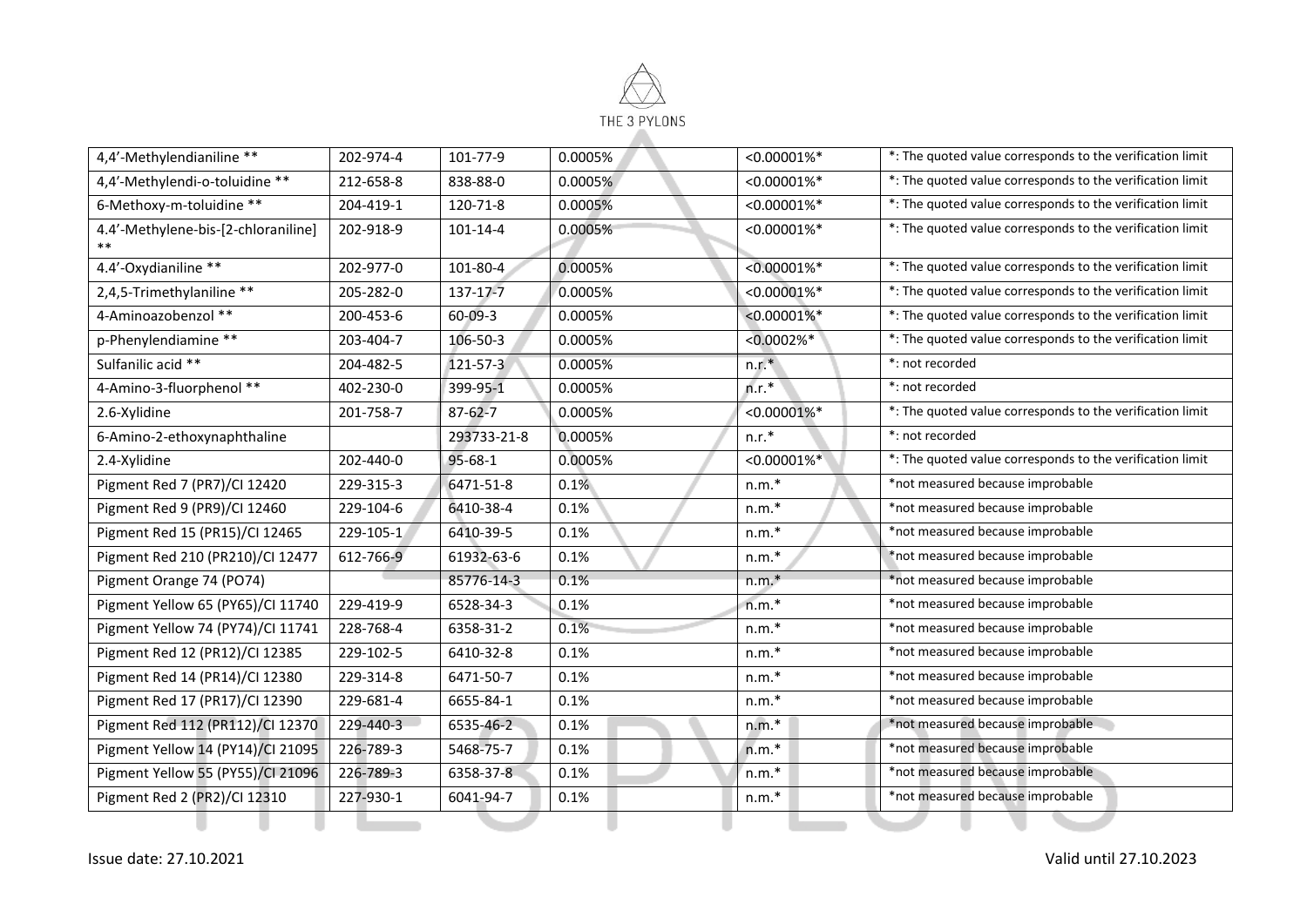

| Pigment Red 22 (PR22)/CI 12315         | 229-245-3 | 6448-95-9                 | 0.1% | $n.m.*$ | *not measured because improbable |
|----------------------------------------|-----------|---------------------------|------|---------|----------------------------------|
| Pigment Red 146 (PR146)/Cl 12485       | 226-103-2 | 5280-68-2                 | 0.1% | $n.m.*$ | *not measured because improbable |
| Pigment Red 269 (PR269)/CI 12466       | 268-028-8 | 67990-05-0                | 0.1% | $n.m.*$ | *not measured because improbable |
| Pigment Orange16 (PO16)/CI<br>21160    | 229-388-1 | 6505-28-8                 | 0.1% | $n.m.*$ | *not measured because improbable |
| Pigment Yellow 1 (PY1)/CI 11680        | 219-730-8 | 2512-29-0                 | 0.1% | $n.m.*$ | *not measured because improbable |
| Pigment Yellow 12 (PY12)/Cl 21090      | 228-787-8 | 6358-85-6                 | 0.1% | $n.m.*$ | *not measured because improbable |
| Pigment Yellow 87 (PY87)/Cl<br>21107:1 | 239-160-3 | 15110-84-6,<br>14110-84-6 | 0.1% | $n.m.*$ | *not measured because improbable |
| Pigment Yellow 97 (PY97)/CI 11767      | 235-427-3 | 12225-18-2                | 0.1% | $n.m.*$ | *not measured because improbable |
| Pigment Orange 13 (PO13)/CI<br>21110   | 222-530-3 | 3520-72-7                 | 0.1% | $n.m.*$ | *not measured because improbable |
| Pigment Orange 34 (PO34)/Cl<br>21115   | 239-898-6 | 15793-73-4                | 0.1% | $n.m.*$ | *not measured because improbable |
| Pigment Yellow 83 (PY83)/CI 21108      | 226-939-8 | 5567-15-7                 | 0.1% | $n.m.*$ | *not measured because improbable |
| Solvent Red 1 (SR1)/CI 12150           | 214-968-9 | 1229-55-6                 | 0.1% | $n.m.*$ | *not measured because improbable |
| Acid Orange 24 (AO24)/Cl 20170         | 215-296-9 | 1320-07-6                 | 0.1% | $n.m.*$ | *not measured because improbable |
| Solvent Red 23 (SR23)/CI 26100         | 201-638-4 | 85-86-9                   | 0.1% | $n.m.*$ | *not measured because improbable |
| Acid Red 73 (AR73)/Cl 27290            | 226-502-1 | 5413-75-2                 | 0.1% | $n.m.*$ | *not measured because improbable |
| Disperse Yellow 3/CI 11855             | 220-600-8 | 2832-40-8                 | 0.1% | $n.m.*$ | *not measured because improbable |
| Acid Green 16                          | 603-214-8 | 12768-78-4                | 0.1% | $n.m.*$ | *not measured because improbable |
| Acid Red 26                            | 223-178-3 | 3761-53-3                 | 0.1% | $n.m.*$ | *not measured because improbable |
| Acid Violet 17                         | 223-942-6 | 4129-84-4                 | 0.1% | $n.m.*$ | *not measured because improbable |
| Basic Red 1                            | 213-584-9 | 989-38-8                  | 0.1% | $n.m.*$ | *not measured because improbable |
| Disperse Blue 106                      | 602-285-2 | 12223-01-7                | 0.1% | $n.m.*$ | *not measured because improbable |
| Disperse Blue 124                      | 612-788-9 | 61951-51-7                | 0.1% | $n.m.*$ | *not measured because improbable |
| Disperse Blue 35                       | 602-260-6 | 12222-75-2                | 0.1% | $n.m.*$ | *not measured because improbable |
| Disperse Orange 37                     | 602-312-8 | 12223-33-5                | 0.1% | $n.m.*$ | *not measured because improbable |
| Disperse Red 1                         | 220-704-3 | 2872-52-8                 | 0.1% | $n.m.*$ | *not measured because improbable |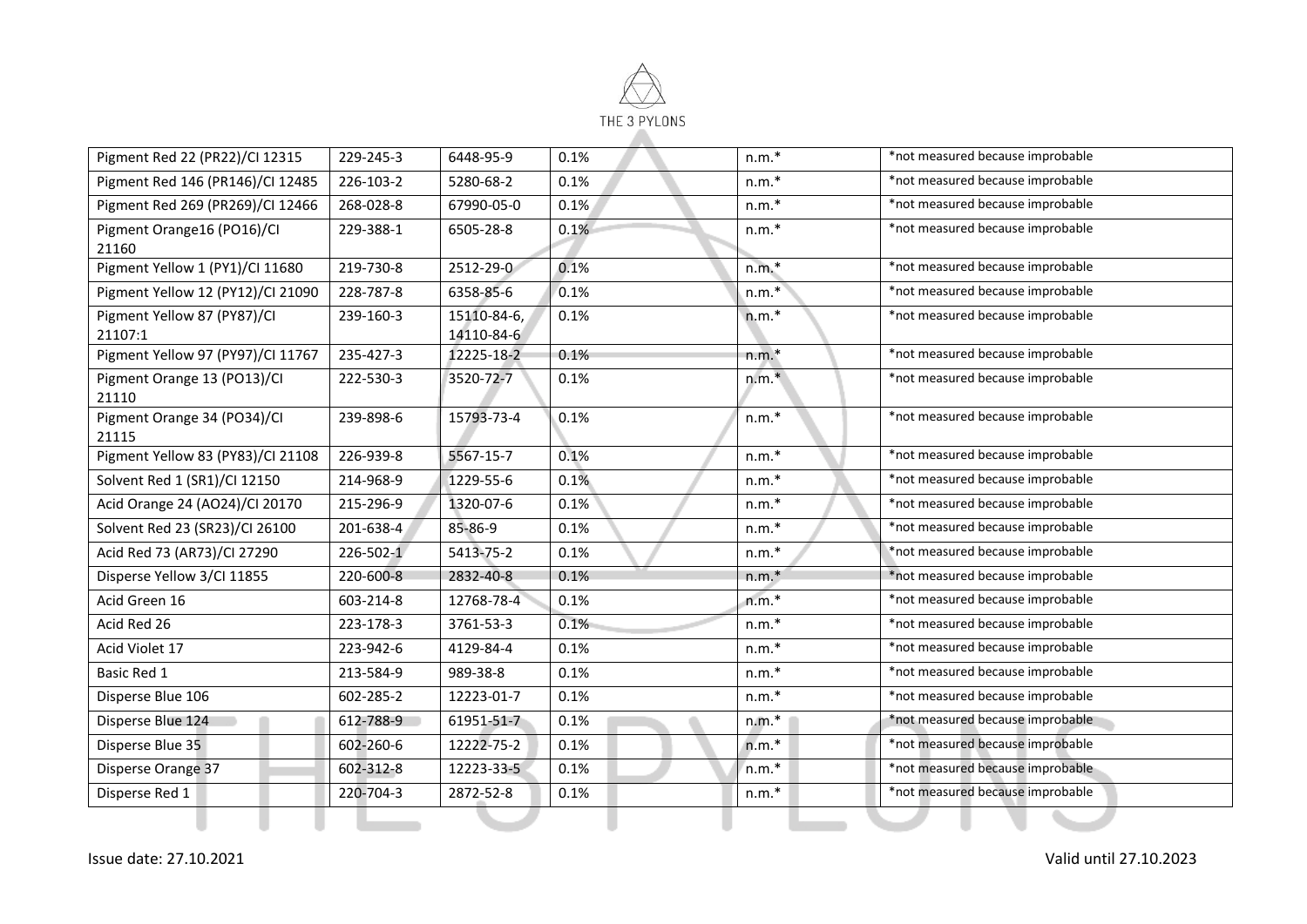

| Disperse Red 17   | 221-665-5 | 3179-89-3  | 0.1% | $n.m.*$ | *not measured because improbable |
|-------------------|-----------|------------|------|---------|----------------------------------|
| Disperse Yellow 9 | 228-919-4 | 6373-73-5  | 0.1% | $n.m.*$ | *not measured because improbable |
| Pigment Violet 3  | 603-635-7 | 1325-82-2  | 0.1% | $n.m.*$ | *not measured because improbable |
| Pigment Violet 39 | 264-654-0 | 64070-98-0 | 0.1% | $n.m.*$ | *not measured because improbable |
| Solvent Yellow 2  | 200-455-7 | 60-11-7    | 0.1% | $n.m.*$ | *not measured because improbable |



## THE 3 PYLONS

Issue date: 27.10.2021 Valid until 27.10.2023